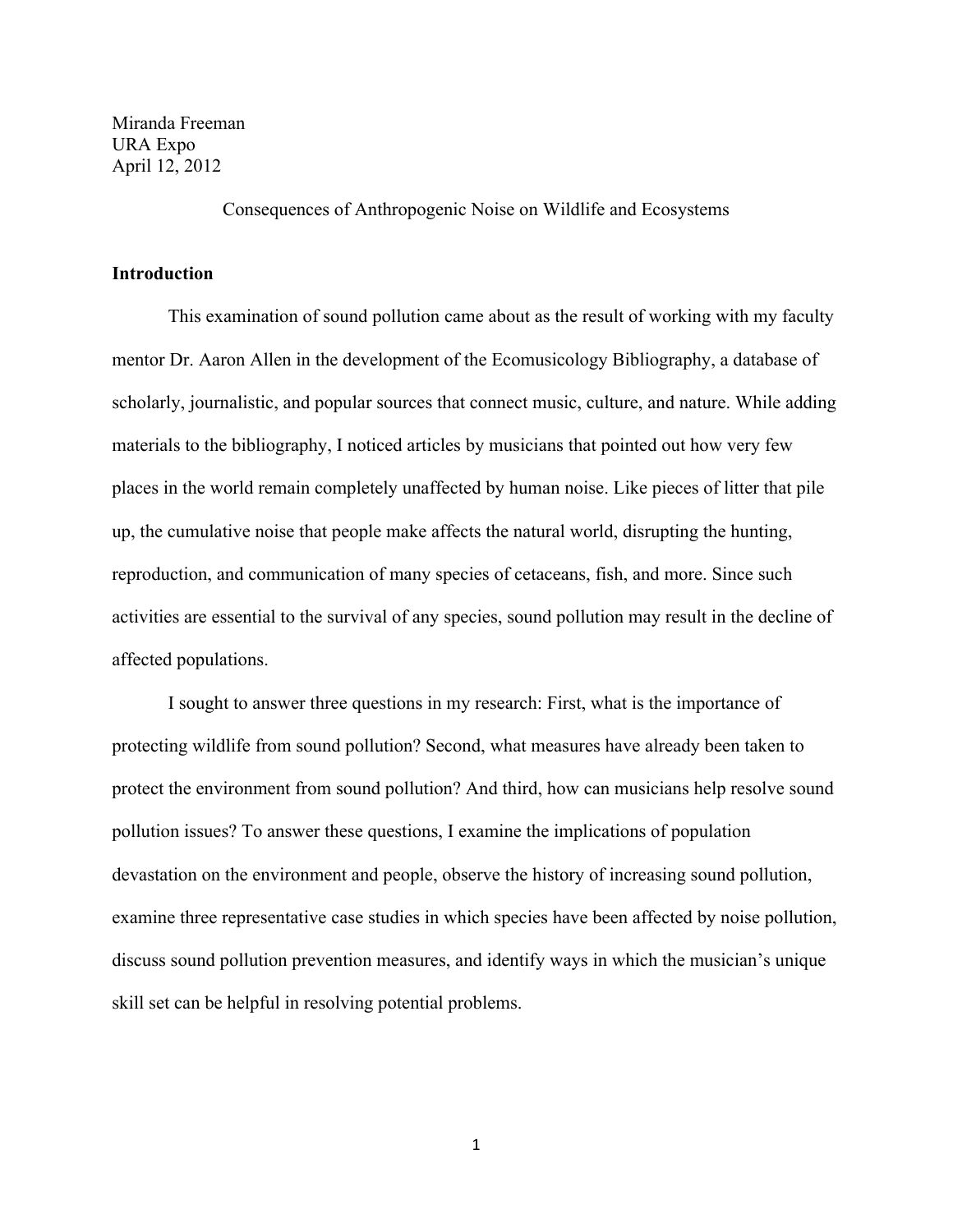# **Wildlife Population Balance: The Nature of Ecosystems**

"The first law of ecology is that everything is connected to everything else" (Smith 1995). When the population of one species declines (or increases), the entire ecosystem is affected (Beschta and Ripple 2006). For example, it has been observed that the loss of top predators such as gray wolves (*Canis lupus*) causes an overpopulation of ungulates in the region, ultimately resulting in severe degradation of flora in the area (Beschta and Ripple 2009). Eliminating or reducing populations can have unintended consequences on humans as well. In the 1980s, cod and other fish were overfished from the northwest Atlantic Ocean. With their primary predators almost gone, lobsters, sea urchins, and crabs became overabundant in the early 1990s. Now these species were overfished. In just a few years, sea urchins – second only to lobsters on the Maine seafood market – were nearly extinct from the area. When lobster and sea urchin populations decreased, kelp and algae populations exploded. The lack of predators and the overabundance of algae allowed Jonah crabs to dominate as the main predators. When thirty-six thousand adult sea urchins were shipped in to replenish the area, they were eaten by the Jonah crabs. Because of the devastation of specific species in the region, the coastal area can no longer sustain one of the most valuable species on the seafood market (Estes and Terborgh 2010). As this example demonstrates, it is important to protect the naturally balanced biodiversity of an ecosystem because it is difficult to predict the consequences that the environment and humans will face as a result of the loss of species.

#### **Backdrop: Sound Pollution on the Rise**

Technological and industrial advancement has increased the level of man-made noise and the size of the affected area dramatically over the past two hundred and fifty years, both on land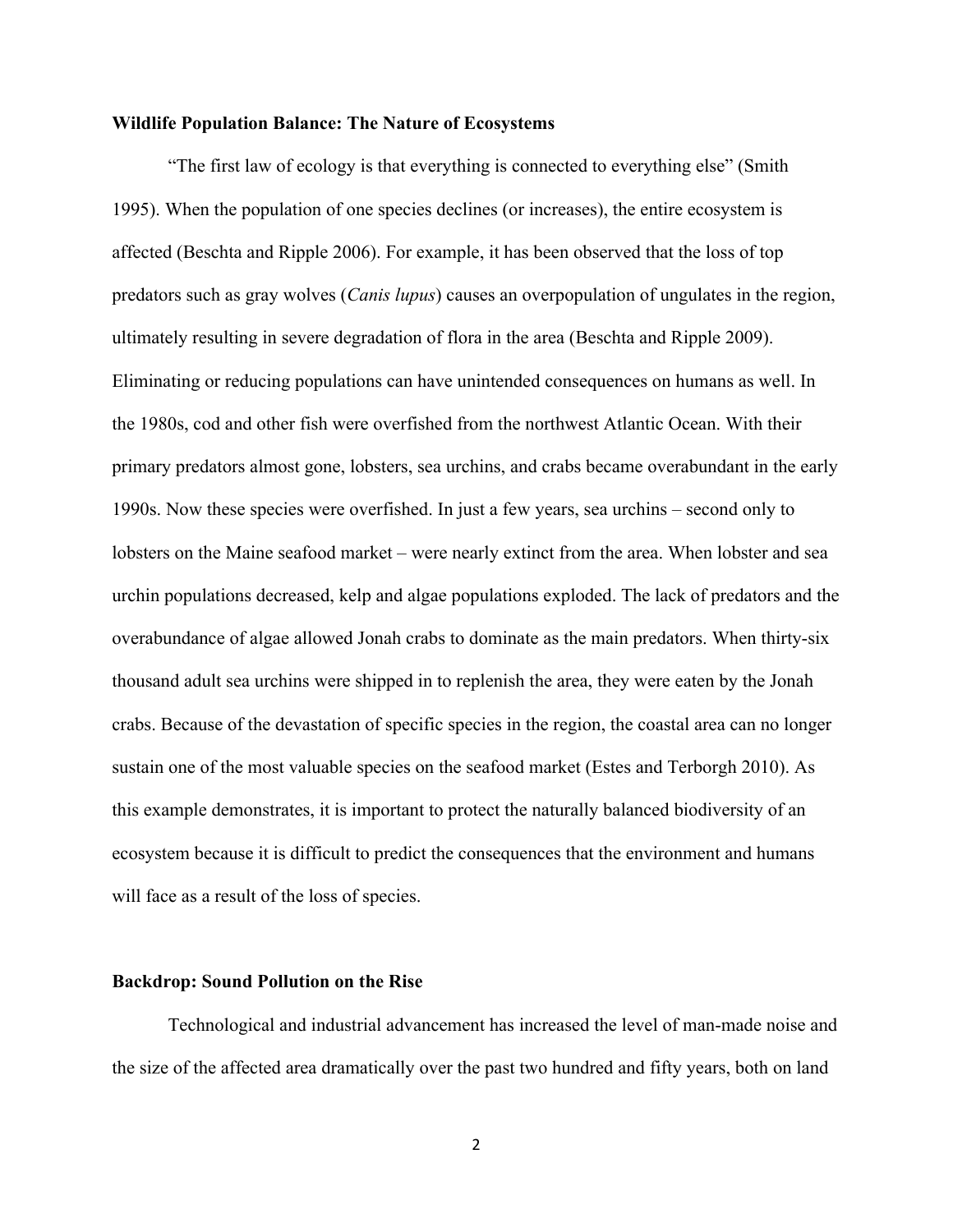and underwater. Industrial machines invented for mass production have become increasingly common since the mid to late 1700s. In the 1830s, construction of the United States railway system began; by 1860, the railway covered about thirty thousand miles of the North American continent. The length of the railway system in Britain more than tripled during the 1840s. Tens of thousands of commercial wind "engines" appeared after 1854 throughout the United States. These were used for pumping water, providing mechanical power to agricultural equipment, and later for generating electricity. Then in the 1890s, automobile development for market began. In 1919, Ford developed his method for mass production, and by 1927, the Ford company alone had built and distributed more than fifteen million Model Ts across the States (McNeil 1990). Common land-based sources of noise today include road traffic, airports, urban life, military bases, wind farms, mining, and factories (Blickley and Patricelli 2010).

Inventions such as the propeller-driven ship engine have increased underwater sound pollution since the mid 1800s. In the early 1900s, sonar was invented, and over the following century, it led to drastic increase in underwater noise levels. Sonar was used heavily during World War II, and following the war, sonar and similar radio technologies became more widely used as common methods for navigation (Firestone and Jarvis 2007). Now, commercial industries and military branches both utilize sonar, affecting the shallower coastal waters where commercial fishing and military training occurs (Blickley and Patricelli 2010).

Within just the last fifty years, underwater sound levels have increased by about fifteen decibels, precipitated by a huge increase in commercial shipping, military activities, marinebased research, and fishing (Firestone and Jarvis 2007). The noise level of such ships is approximately one hundred fifty to one hundred ninety decibels – louder than the average jet engine. Because sound travels farther and almost five times faster underwater than through air,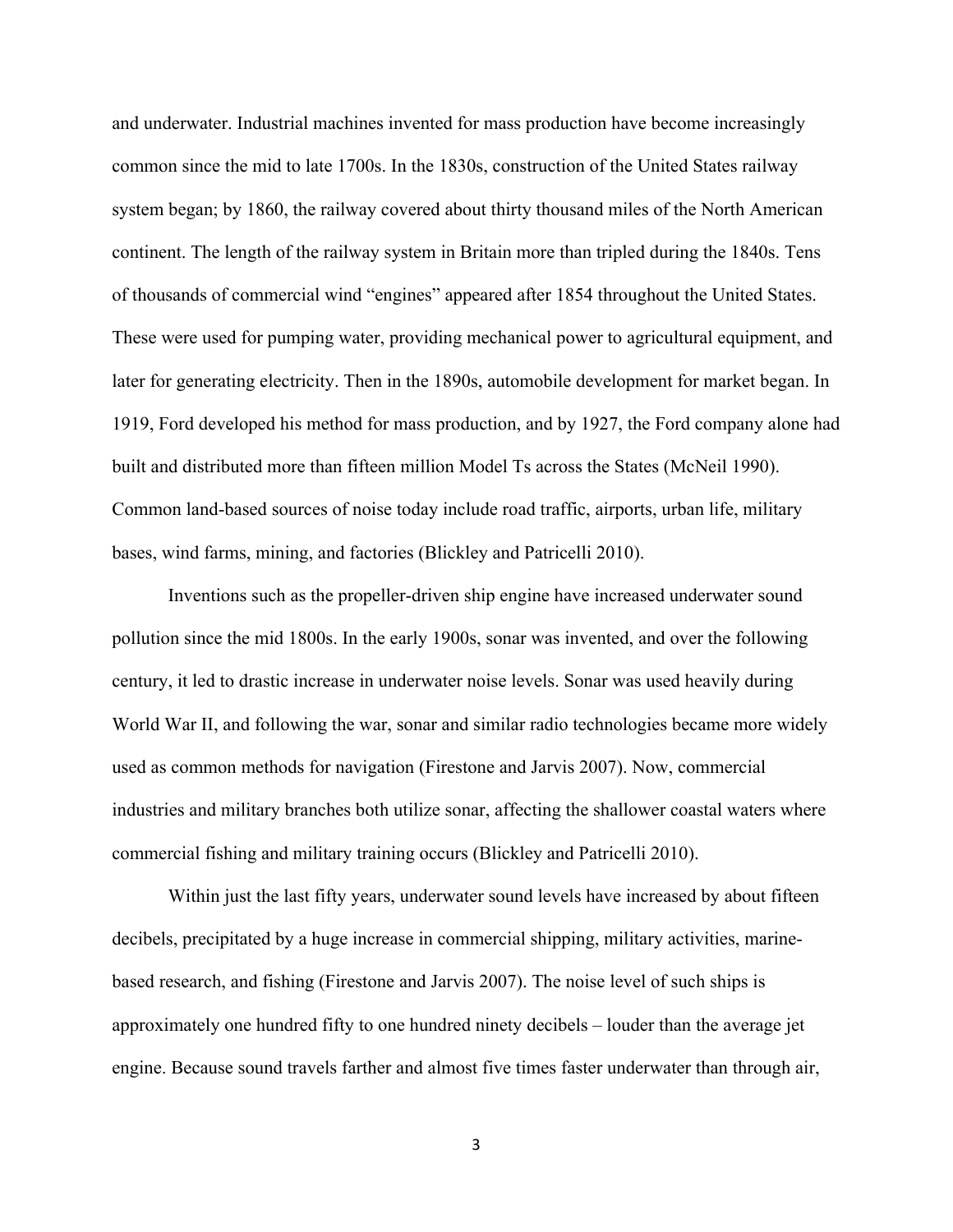noise from ships and from such activities as deep-sea drilling can affect sea life up to several thousand miles away (Smith 2010) – especially when emitted at low-frequency (Firestone and Jarvis 2007). Technological advancement has also allowed oil and gas companies to expand their extraction activities into deeper waters, affecting more area with noise pollution. The advent of these technologies and activities has dramatically increased anthropogenic noise.

Many species attempt to cope with sound pollution. Some birds sing louder or at a different time of day, or shift the sound frequency of their songs to avert overlapping with the frequencies of surrounding noises. Certain species of amphibians and dolphins employ similar techniques (Schaub and Siemers 2008). Scientists have noticed individual whales trying to adapt and tolerate marine sound pollution by adjusting the frequency and intensity of their calls, increasing the number of times they produce their calls in order to raise the likelihood that they will be heard by conspecifics, and attempting to find another habitat. While these measures may be of some benefit to particular species, the issue of masking still warrants concern (Firestone and Jarvis 2007) because species have not had time to evolve to fully adapt to the rapidly increasing noise levels (Blickley and Patricelli 2010).

# **Case Studies: Hunting, Reproduction, Communication**

In 2005, a study was conducted in Tübingen, Germany to determine the effects of noise pollution on animals that hunt using "passive listening." These hunters locate their prey by listening for the small echoes of the rustling sounds prey make as they move along the ground. The species examined, the greater mouse-eared bat (*Myotis myotis*), lives across central and southern Europe in caves, large attics, bell towers, and bridges. To determine the effects of traffic noise on hunting patterns and hunting success, greater mouse-eared bats were placed in an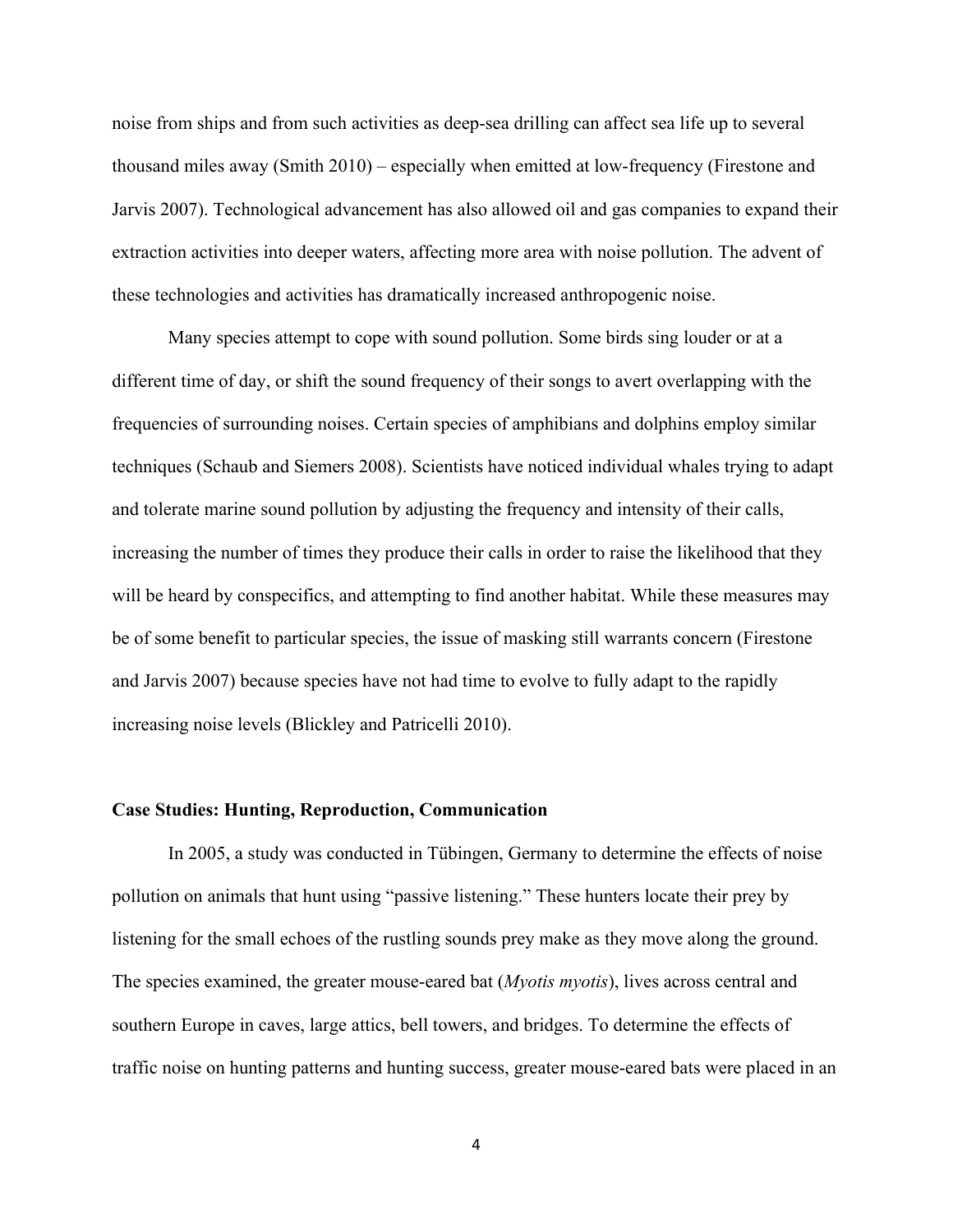enclosed room of multiple compartments during their natural hunting time. In one compartment, recordings of noise from along a major highway in Germany were played through a sound system, simulating the hunting environment the bats would encounter approximately ten to fifteen meters from a highway. The other compartment was silent. In general, the bats avoided the noisy compartment, and in the quiet compartment, their hunting was more successful and efficient. Further evidence suggested that the hunting of such foraging bats is affected by traffic noise up to fifty meters away from a highway (Schaub and Siemers 2008). If the current anthropogenic noise level stays the same or increases, these greater mouse-eared bats are likely to face population decline in the near future.

The greater mouse-eared bat is not the only predator to hunt in this way. Others use passive listening to locate prey include owls, insectivorous primates, other bat species (Schaub and Siemers 2008), and transient killer whales (Slaughter 2011). It is possible that these creatures – including North Carolina's Northern long-eared bats – will experience similar problems to those of the greater mouse-eared bats.

From 1995 to 2009, a study was conducted to evaluate the effects of traffic noise on the reproductive success on great tits (*Parus major*) nesting at the Buunderkam in the Netherlands. These birds' woodland habitat lies between two highways, and there have been no significant changes made to the area. In the results of the study, it was observed that in the noisier parts of the habitat, the birds' clutches were smaller, and fewer chicks survived. Because mate selection amongst great tits depends on perceived song quality, one possible reason for this lowered reproductive success rate is that noise pollution is detrimental to quality assessment of mates and lowers maternal investment in the young. A second potential reason is that the birds breeding in noisier territories may be the less experienced birds. Because prey is more difficult to locate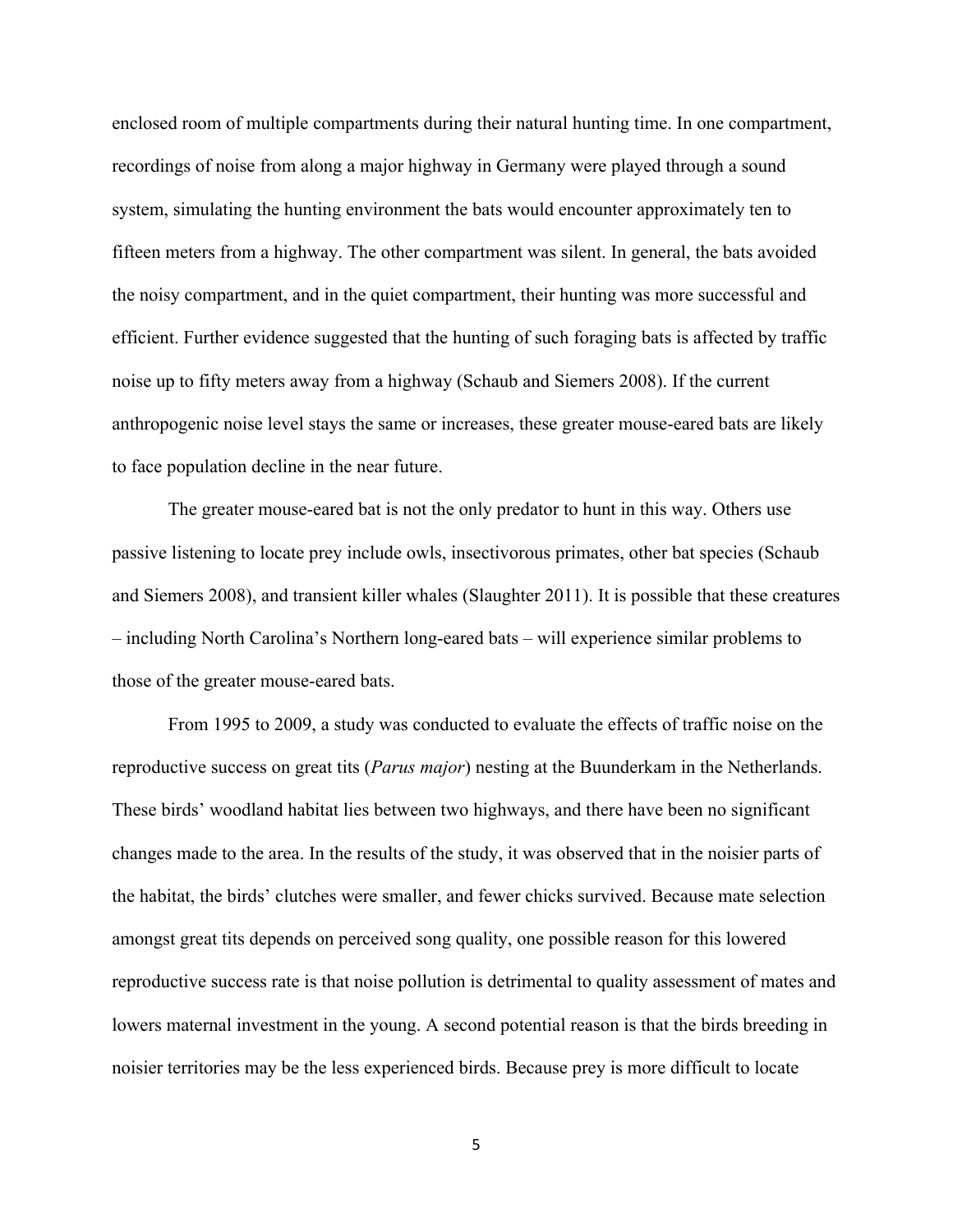when noise pollution is present, a third explanation for lowered reproductive success is extra physiological stress resulting from a decrease in foraging opportunities. High noise levels may also have a negative impact on adult-offspring communication, resulting in the inability of parents to properly care for their young (Halfwerk et. al. 2011). Regardless, noise pollution has been shown to affect the reproductive success of great tits in this location. Other birds living in urban areas or habitats near roads may face similar reproductive problems.

A study by Thierry Lengagne observed the effects of sound pollution on the European tree frog *Hyla arborea*. This species is native to the Pierre Vérots Foundation, a natural reserve twenty kilometers north-east of Lyon, France. Like many other species, *H. arborea* males rely on acoustic calls to attract females during breeding season. Results of the study showed that when the frogs were exposed to playback of traffic noise, not only were they unable to adapt the frequency or duration of their calls to avoid masking, they even emitted fewer calls (Lengagne 2008). Similarly, in a study conducted by Sun and Narins in 2005, three out of four anuran species observed also decreased calling activity in the presence of airplane and motorcycle noise (Sun and Narins 2005**)**. The results of the Lengagne study also suggested that noise may cause males to gather closer together, causing mate selection to be more difficult for the females. Because acoustic communication is crucial to the reproductive success of *H. arborea* and other species, anthropogenic noise could result in a population decline of these species (Lengagne 2008).

#### **Measures to Regulate Anthropogenic Noise…?**

Over the past several decades, as awareness of the effects of noise pollution has grown, the topic has become of greater concern to individuals and organizations. Unfortunately, there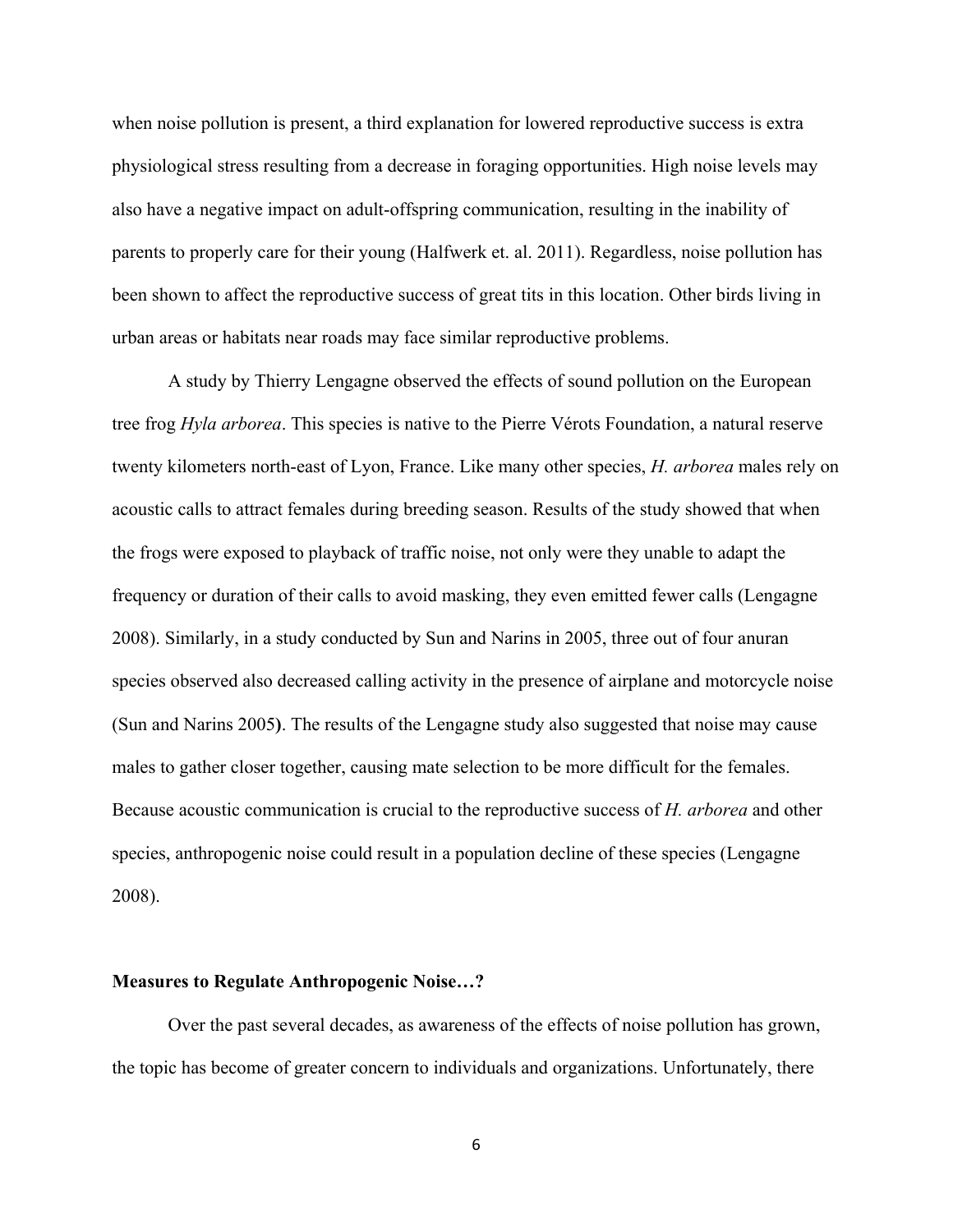are still currently neither U.S. nor international laws specifically designed to regulate noise pollution for the protection of wildlife populations (Firestone and Jarvis 2007). Noise ordinances such as 42 USC 4901 (U.S. federal Noise Control Act of 1972) regulate noise according to *human* needs, but they do not meet the needs of *noise-sensitive wildlife species* (Blickley and Patricelli 2010)*.* However, certain laws that do exist could be interpreted as a basis for regulating certain types of sound pollution. For example, State members of the United Nations are required under Article 194(1) of the United Nations Convention on the Law of the Sea (UNCLOS) to do whatever is "necessary to prevent, reduce, and control pollution of the marine environment of any source." Included in the definition of such pollution is "energy" introduced "by man, directly or indirectly… into the marine environment" which is or may be harmful to marine life (United Nations 1982-2012). Since sound is a form of energy, this law and others with similar wording can be used to protect wildlife on both land and underwater until sound pollution laws are enacted.

A number of ideas have been generated to reduce the impact of anthropogenic noise on the environment, both in the oceans and on land. A way to reduce traffic noise pollution could be a "noise tax" for traveling near the breeding grounds of sensitive species during mating season. Traffic noise may also be reduced through the construction of sound barriers, the implementation of efficient transportation systems through crucial breeding areas, and the use of pavement that generates less noise (Halfwerk et. al. 2011). These types of measures have been adopted in the Netherlands (Lengagne 2008). Michael Jasny, an environmental lawyer for the Natural Resources Defense Council, has suggested requiring large marine vessels to be outfitted with quiet, energy-efficient propellers. (Slaughter 2011). Although many of these measures require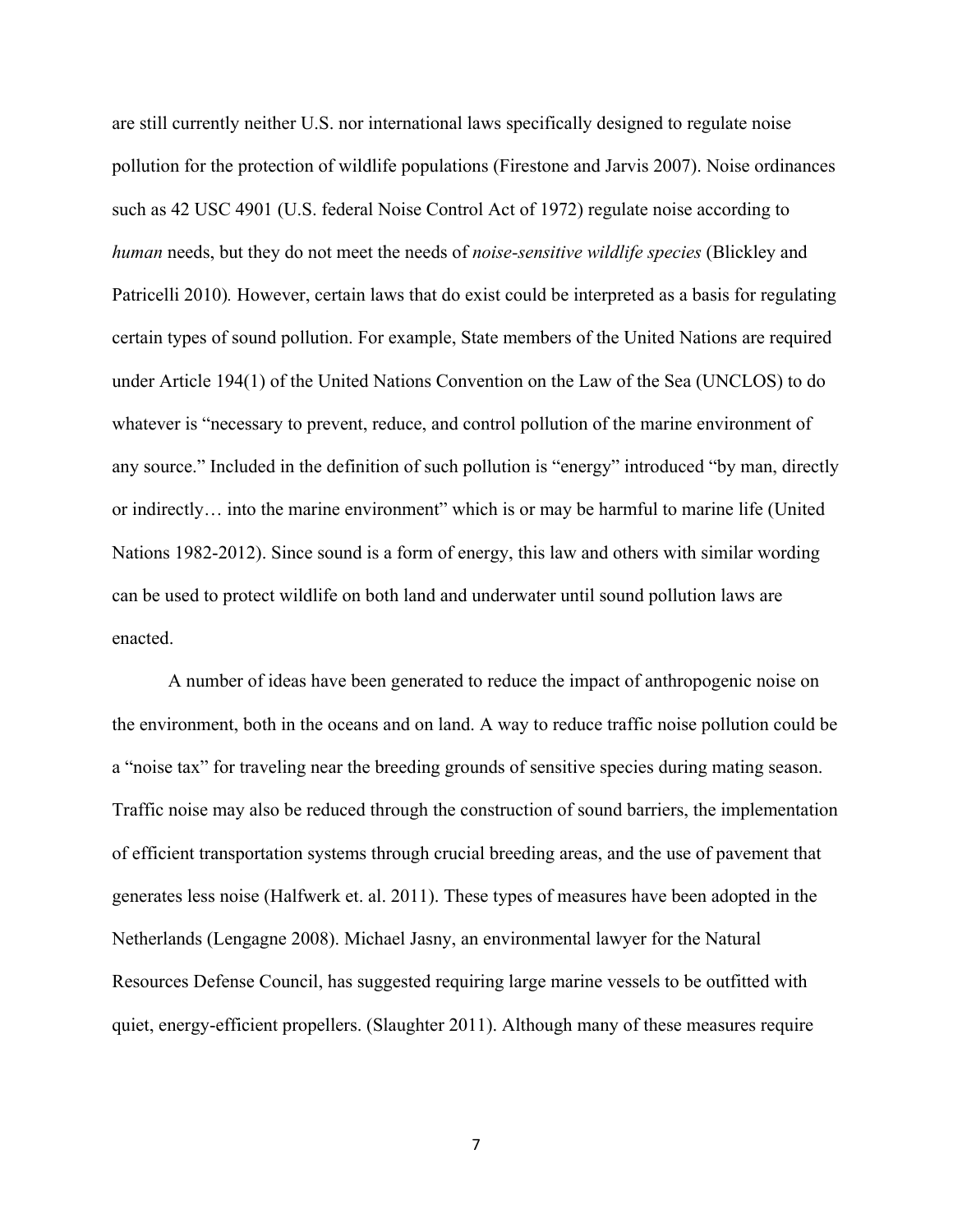significant monetary investment, both in the initial implementation and the upkeep, the long-term results would benefit both human and animal populations (Halfwerk et. al. 2011).

Some possible regulations to protect wildlife from noise pollution are highly controversial. One such mandate is the legalization of firearm silencers for hunting guns. The noise level produced by hunting guns ranges from one hundred-forty to one hundred-ninety decibels – louder than a jet engine upon take off (one hundred decibels). Not only is this noise level dangerous to human hearing (Sparano 2007); such noise may also detrimental to the animals living in the habitats used for hunting. Legalizing and allowing ready access to gun silencers, however, is a very controversial concept in America. About one-third of the states in the U.S. ban the possession of silencers. Federal law dictates that the possession of a silenced firearm during a crime currently results in a mandatory minimum jail sentence of thirty years – a more severe punishment than that received by many rapists and murderers – and simply having an unregistered silencer in one's possession can result in a sentence of up to ten years. Both of these federal laws are based on the assumption that silenced firearms are inherently more dangerous than those without silencers. However, a study by Paul A. Clark of the Alaska Public Defender Agency demonstrates that the use of silenced firearms during crime is rare and not associated with organized crime. Clark also pointed out that "it is unlikely that laws banning [home-made] silencers are likely to have any real effect on crime" because "true professionals... can avoid the penalty quite easily" (Clark 2007:54) He posed the question of whether silencers should remain illegal at all. If, as Clark's research suggests, crime is not highly related to silenced firearms, it may be valuable to consider the benefits that legalizing silencers could provide to the environment and to people (Clark 2007).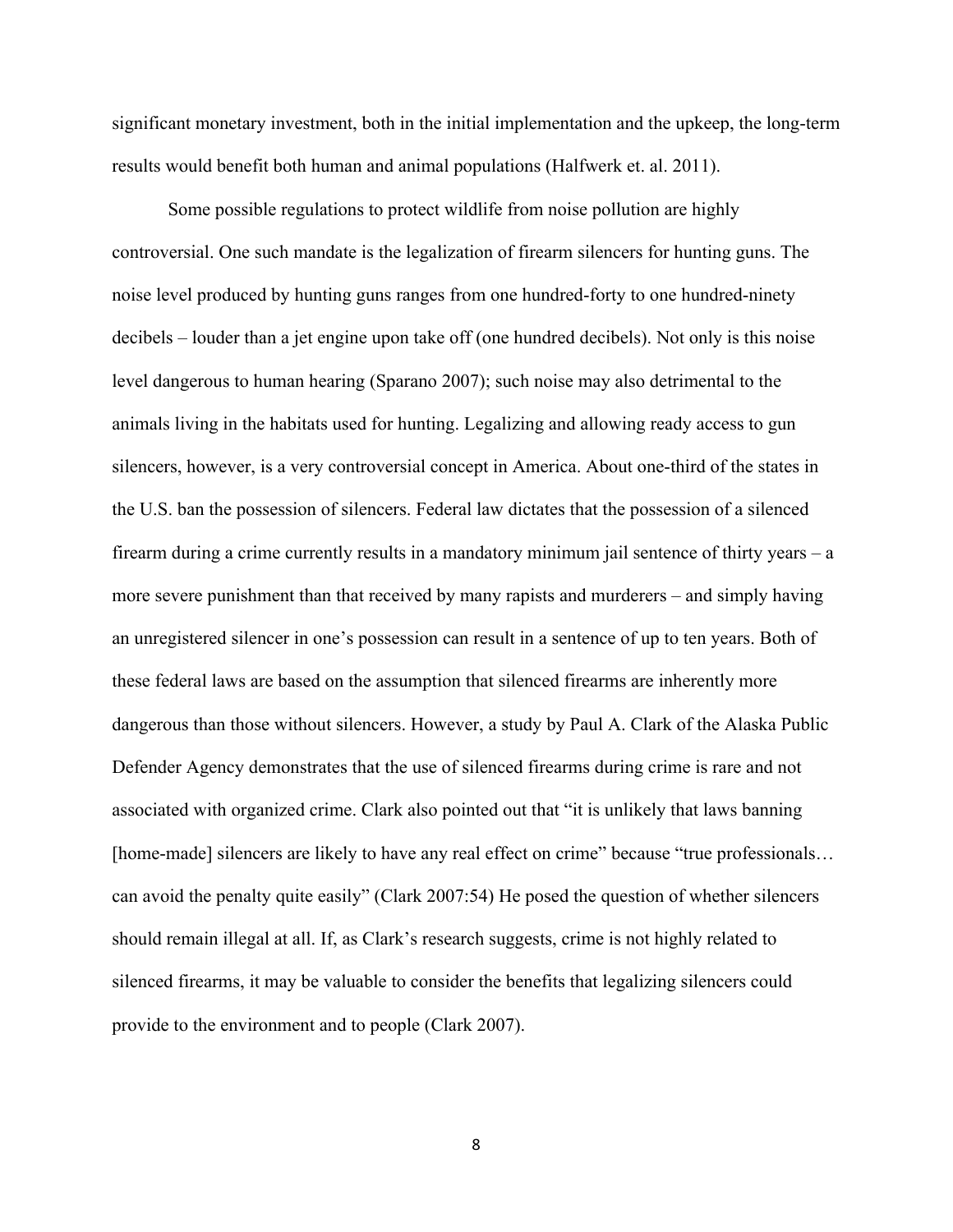# **Musicians and Sound Pollution**

Musicians can play a valuable role in the identification of sound pollution problems. Through their training, they gain the ability to recognize acoustic patterns or changes in patterns readily. While scientists can quantify and qualify the meaning of such patterns within the environmental context, musicians may be able to more quickly notice them and may therefore serve as helpful guides for the scientists to sources of information.

For example, the collaboration of musicians with scientists may be useful when identifying call emission characteristics or vocalization patterns of a particular species. Many animals, including humpback whales and numerous species of birds, produce "songs" characterized by rhythmic and melodic features of human compositions. Whales in particular use phrase lengths, structural forms, tone, and timbre common to human music. They also sing refrains with rhyming material, presumably for the same reason people do: to aid musical retention of the song (Gray, et al 2001). Because musicians develop the listening skills necessary to identify acoustic patterns and musical qualities, it may be useful to have them involved in long-term studies of various species to help identify patterns and abnormalities of – or absence of – calls as scientists determine the functions and significance of such calls.

One musician who has identified useful information about natural acoustic patterns is American naturalist Bernie Krause (b.1938). Through his field recordings, he recognized that in a natural environment, each animal that lives in that environment calls with its own specific frequency, amplitude, timbre and duration – much like the instruments of an orchestra (Gray, et al 2001**)**. The unobstructed use of a species' frequency range is critical to its communication. If a species is forced to alter the frequency range of its call, it may be forced to share the "sound niche" of another species, leaving both calls less efficient. Understanding the way that the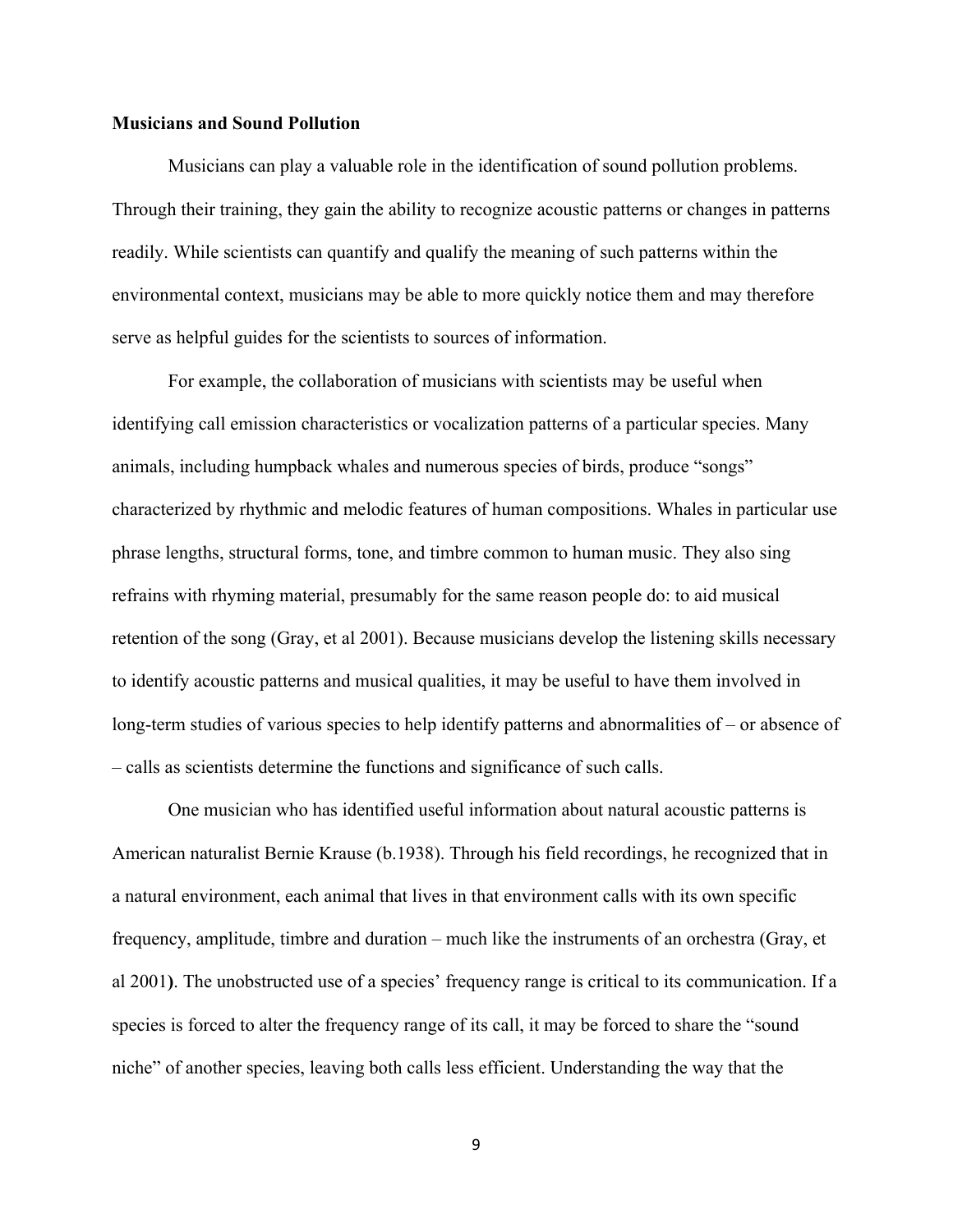species of a given habitat "share the air" may help scientists determine what manmade noise could be particularly harmful to those species. Musicians may also be able to aid scientists in detecting situations in which two or more species are being forced to share a sound niche, thereby providing an opportunity to resolve the issue.

Another way that musicians can help lessen the issue of sound pollution is through promoting an appreciation of natural sounds. Many composers over the years have been inspired by nature; some have even included audio recordings of nature in their own work. Others, such as R. Murray Schafer, intentionally have their music performed outdoors in a natural setting away from large cities so that nature's "music" is a part of the performance. Awareness of and appreciation for the beauty of natural sounds may help motivate people to alleviate noise pollution in small ways in their own lives.

### **Conclusion**

Through the examples of the greater mouse-eared bats, great tits, and tree frogs, it is clear that sound pollution has a negative impact on crucial life activities of wildlife that could lead to the decline of species populations. This population change in the environment, like in the case of the sea urchins in the northwest Atlantic Ocean, may in turn have adverse, unexpected consequences for humans. More regulations are needed to protect ecosystems – and, thereby, people – from potentially irreversible damage caused by such species deterioration. With their unique ability to identify acoustic patterns, musicians can collaborate with scientists to identify and mitigate acoustic issues, as well as help promote appreciation of natural sounds in order to encourage the public to turn the volume down.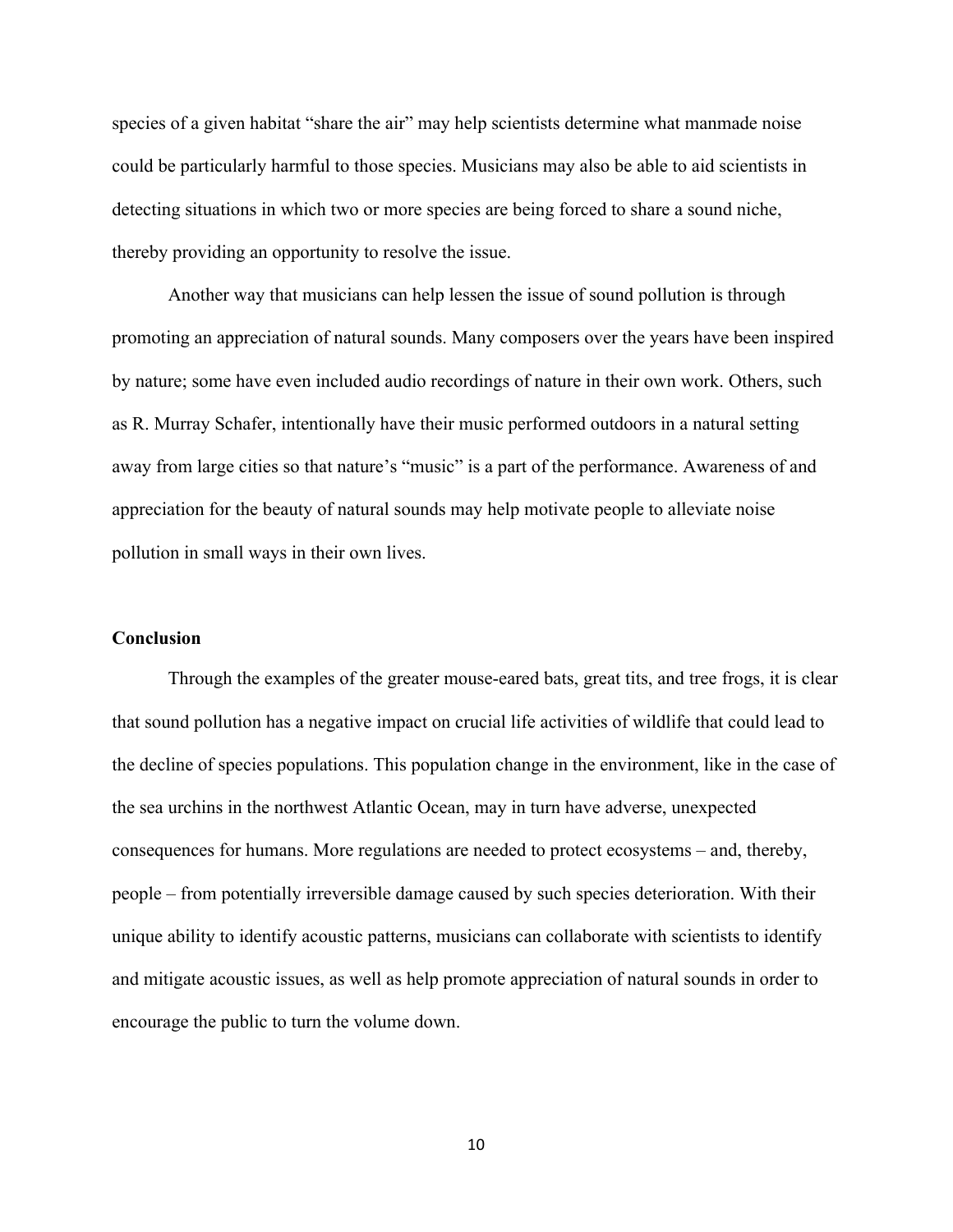# Bibliography

| Beschta, Robert L. and William J. Ripple                                                       |
|------------------------------------------------------------------------------------------------|
| 2006 Linking a Cougar Decline, Trophic Cascade, and Catastrophic Regime Shift in Zion          |
| National Park. Biological Conservation 133:397-408.                                            |
| 2009 Large Predators and Trophic Cascades in Terrestrial Ecosystems of the Western             |
| United States. Biological Conservation 142(11):2401-2414.                                      |
| Blickley, Jessica and Gail L. Patricelli                                                       |
| 2010 Impacts of Anthropogenic Noise on Wildlife: Research Priorities for the                   |
| Development of Standards and Mitigation. Journal of International Wildlife Law &               |
| Policy 13(4): 274-292.                                                                         |
| Clark, Paul A.                                                                                 |
| 2007 Criminal Use of Firearm Silencers. Western Criminology Review 8(2):44-57.                 |
| Estes, James A. and John Terborgh, eds.                                                        |
| 2010 Trophic Cascades: Predators, Prey and the Changing Dynamics of Nature.                    |
| Washington, DC: Island Press.                                                                  |
| Firestone, Jeremy and Christina Jarvis                                                         |
| 2007 Response and Responsibility: Regulating Noise Pollution in the Marine                     |
| Environment. Journal of International Wildlife Law & Policy 10(2):109-152.                     |
| Gray, Patricia M., Bernie Krause, Jelle Atema, Roger Payne, Carol Krumhansl and Luis Baptista  |
| 2001 The Music of Nature and the Nature of Music. Science, New Series 291(5501):52-            |
| 54.                                                                                            |
| Halfwerk, Wouter, Leonard J. M. Holleman, Kate Lessells and Hans Slabbekoorn                   |
| 2011 Negative Impact of Traffic Noise on Avian Reproductive Success. Journal of                |
| Applied Ecology 48(1):210-219.                                                                 |
|                                                                                                |
| Lengagne, Thierry                                                                              |
| 2008 Traffic Noise Affects Communication Behaviour in a Breeding Anuran, <i>Hyla</i>           |
| Arborea. Biological Conservation 141:2023-2031.                                                |
| McNeil, Ian                                                                                    |
| 1990 An Encyclopedia of the History of Technology. London: Routledge.                          |
| Schaub, A. J. and B.M. Siemers                                                                 |
| 2008 Foraging Bats Avoid Noise. Journal of Experimental Biology 211(19):3174-3180.             |
| Slaughter, Graham                                                                              |
| 2011 Hear Willy. Canadian Geographic 131(6):17-18.                                             |
| Smith, Natalie                                                                                 |
| 2010 Turn It Down! Scholastic SuperScience 21(6):6-8.                                          |
| Smith, Zachary A.                                                                              |
| 1995 The Environmental Policy Paradox. 2 <sup>nd</sup> edition. Englewood Cliffs, NJ: Prentice |
| Hall.                                                                                          |
| Smith, Zachary A. and John C. Freemuth                                                         |
| 2007 Environmental Politics and Policy in the West. Boulder, CO: University Press of           |
| Colorado.                                                                                      |
| Sparano, Vin T.                                                                                |
| 2007 Bang! You're Deaf. NBS Nation's Best Sports Fish & Hunt 6(3).                             |
| Sun, J. W. C. and P. M. Narins                                                                 |
|                                                                                                |